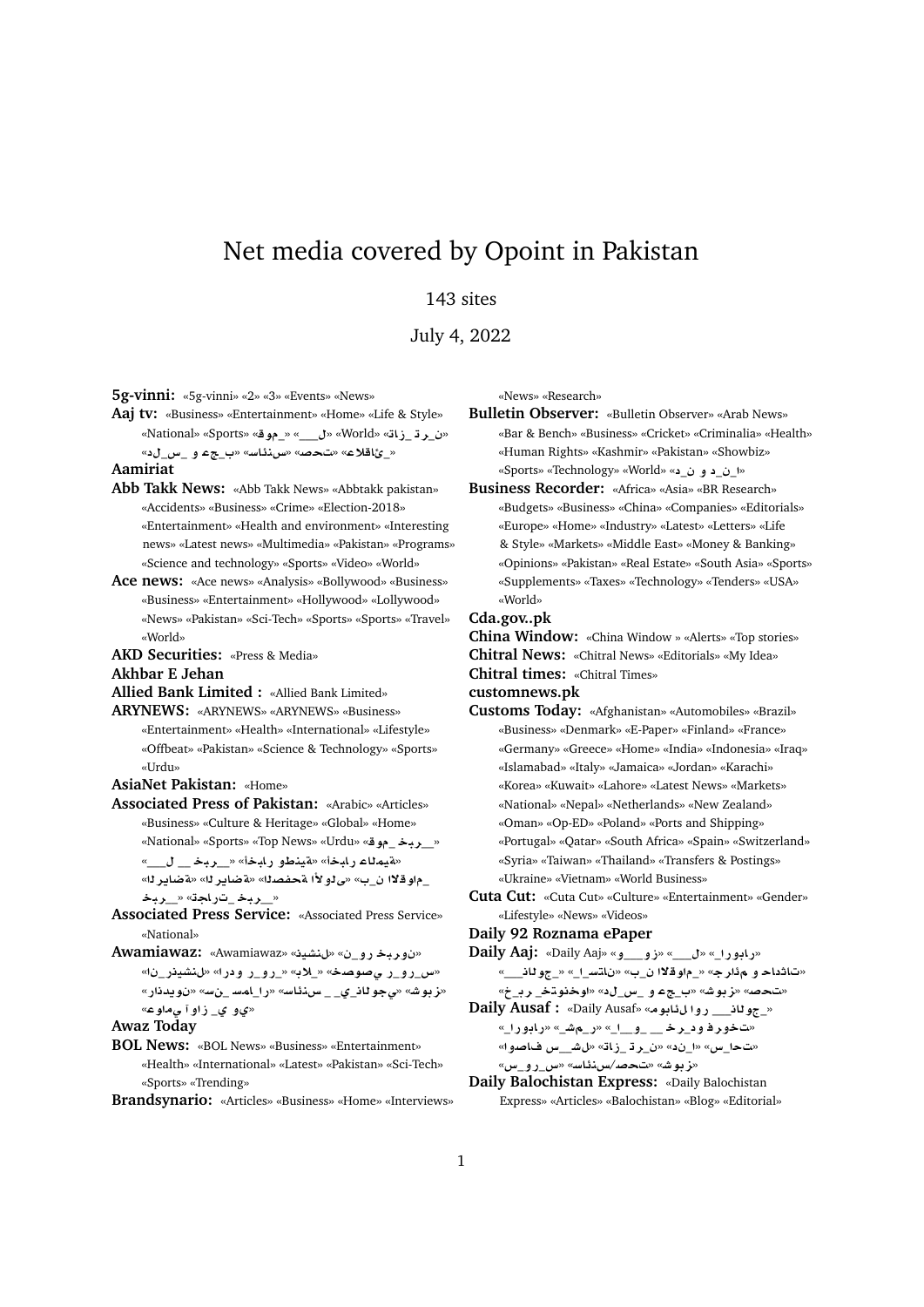«Latest» «Pakistan» «Sports» **Daily Finance:** «Daily Finance» «Blockchain» «Cryptocurrency» «Decentralization» «DeFi» «Ethereum» «Exchanges» «Finance» «Financial Technology» «Governance» «Industry» «News» «Opinion» «Technology» **Daily Jang Urdu News:** «Home» « **¤** \_**C**» « ربحْـ موقّ» «زبوشــن ان شــف» «زمدًا ل*ل*شنانف» «رو\_لا» «\_حمد ابـ\_حمد» «بدا \_ساطر ق» «ن\_ز\_\_م \_\_و\_م» «ناتلم» «\_س ر\_ب \_لمه» «ر\_ش ار\_م» «\_\_ئاسوسـ ل\_رومـ\_م ن\_محر لـا ل\_لخـر\_م» «**Aw**\_» «**tfr**» «**tfr br**\_\_» «**rF®**» «\_دا\_ز \_س ضصد» «ناوجو نه «ستش\_ع» «ن\_ماضه» «**¤**\_\_\_**¤E**» «**¤** \_ \_**C** » «\_**¤C**\_ **x**\_» «\_**¤¯**\_\_ \_**C**\_\_» «\_ن|**زخاذا » « ربخـــولـــ» «ل\_\_» «\_ي**<sup>3</sup>و\_» «\_**rx**» «\_**C**\_\_» «\_\_**C** \_\_**C** \_\_**C**» «\_\_\_ \_**C**» «زملا\_\_\_ ج<sup>7» «</sup>زملا\_\_\_ ج<sup>7» «</sup>رواش\_» «\_جو للن\_\_\_<sup>،</sup> «\_ناخ شiر آ» «\_\_م **رظذ \_\_ا رابخا ا\_ ج**آ» «رابخا ا\_ جآ» «\_ **br**\_\_» «**rº**» «\_**C**\_\_**m**\_» «\_**C**\_\_**m**\_» «\_**C**\_\_\_\_ \_**¤E**» « **C**\_ **}f**\_» «**F®** \_**A** » «**x**\_**¤C**\_**x**» «**x**\_**¤C**\_**x**» «**x**\_\_**J** \_\_\_**J**» «\_\_ربخ\_م|وقلاا ن\_ب» «\_نج1\_ و\_ب» «\_دلابه «ن\_ر ڌ \_زاڌ» «س**نز** به «رئ\_\_ ن\_سا \_ن\_ا \_\_ و\_ب» «\_**رصبة روا \_\_زجة» «\_\_ربخ\_تراجة» «\_\_ربخ** *ن\_*رة\_زاة» «مروف\_نج» «تار\_معة» «ن\_تاوختحصه م\_لعة» «م\_لعة» «\_ \_**J**» «\_ \_\_**E**\_» «\_ \_\_**E**\_» «\_ن.جـ ا\_ ن\_تاوخ» «ا<mark>ز</mark>سـ و ارجې» «از سـ و امراج «\_\_ل له» «\_رو\_ر صاخه «\_رو\_ر صاخه «\_رو\_ر صاخه «\_**x**\_ **¤** \_» «\_**x**\_ **¤** \_» «\_**x**\_ **¤**\_» «\_\_**C x**\_» «\_\_**C x**\_» «**EC** » «**F**\_\_ \_\_**E**\_» «\_جو للن\_\_\_ \_ن\_ا س.نئاسه «تسا\_س» «\_س ر\_ب \_دنسه «**M**\_**C A¶d**/ **M**\_**C** \_\_ **¤E**» «**}** » «**}** » «**}
¤** «\_ماذ رظنه \_م<sup>ل</sup>اع» «*س:ذاس* 

**Daily News:** «Industry News» «Interviews»

**Daily Pakistan:** «Daily Pakistan» «Business» «CPEC» «Fake News» «Lifestyle» «Opinion» «Pakistan» «Sports» «Technology» «Viral» «World»

- **Daily Times Pakistan:** «Arts, Culture & Books» «Arts, Culture & Books» «Azad-Jammu-Kashmir» «Balochistan» «Blogs» «Blogs» «Business» «Business» «Cartoons» «Cartoons» «Commentary / Insight» «Culture» «Editorials» «Editorials & Opinions» «Featured» «Gilgit Baltistan» «HOME» «Khyber Pakhtunkhwa» «Letters to the Editor» «Life & Style» «Lifestyle» «Opinion» «Pakistan» «Pakistan» «Pakistan» «Perspectives» «Punjab» «Ramblings» «Sindh» «Sports» «Sports» «Sports» «Web Exclusives» «World» «World» «World»
- **Dawn News:** «Dawn News» «**wA¶ w** » «\_**¤C¤A ¤¶rx**» «\_\_\_» «\_**C¤AC**» «\_\_\_**Aw**\_» «\_\_**C** \_\_» «\_\_**FtA** » «\_**C**\_\_**m**\_» «» «**®**\_» «**AE**\_ **r**\_» «\_**C** « في الله عند الله الله «الله «إن الله » «في الله » «في الله » «في الله » و

**Digitaldips.pk:** «Digitaldips.pk» «BRANDS» «GADGETS» «SOCIAL MEDIA» «STARTUPS» «TECHNOLOGY»

**DND:** «DND» «Life & Style» «Terrorism» «World»

**Dunya News:** «Business» «Cricket» «Crime» «Education» «Entertainment» «Home» «Pakistan» «Regional» «Sports» «Technology» «Weird» «World»

**El PaleoFreak:** «Portada»

**Energy Update:** «Energy Update» «Corporate News»

**Etrends:** «Etrends» «Bollywood» «Celebrities» «Downloads» «Drama» «Facts» «Fashion» «Food» «Mics» «Music» «News» «Pictures» «Videos»

**ExBulletin:** «ExBulletin» «Archie» «ExBulletin – business» «ExBulletin – Entertainment» «ExBulletin – Fashion» «ExBulletin – health» «ExBulletin – International» «ExBulletin – Politics» «ExBulletin – Sports» «ExBulletin – Tech» «ExBulletin – World» «Feed» «Sitemap» «Sports» «Tech 2» «Tech 3» «Tech 4» «Tech 5»

**Eye Media News:** «Eye Media News» «Entertainment» «News» «Politics» «Sports»

**Federal Board of Revenue:** «Federal Board of Revenue» «Press Releases»

**Fhm Pakistan:** «Fhm Pakistan» «Fashion & Lifestyle» «FHM Roman» «Grapevine» «Lifestyle»

- **GamesHedge:** «GamesHedge» «Features» «Hardware» «Hardware Reviews» «Indie Corner» «Industry» «News» «Previews» «Reviews»
- **Geo.tv:** «Amazing» «Business» «Entertainment» «Health» «Home» «Pakistan» «Sports» «Urudu» «World»
- **Global Village Space:** «Global Village Space» «Business» «Columnists» «Latest» «LIFE STYLE» «MEDIA & CULTURE» «News Analysis» «Opinion» «SCIENCE & TECHNOLOGY»
- **Hamariweb :** «Hamariweb » «ARTICLE» «« **z**\_ **br**\_\_» «BUSINESS» «CRICKET» «ISLAM» «MOBILES» «NAMES» «NEWS (Urdu)» «Recipes» «\_\_\_**w**\_ \_\_ **br**\_\_» «WOMEN» روا س،نئاسه «\_\_ربخ\_تراجة» «\_\_ربخ ن\_رة\_زا<mark>ت</mark>ه «\_جو **ت**ان<sub>\_</sub>
- **Hip In Pakistan:** «Hip In Pakistan -» «Bollywood» «Celebrity» «Cinema» «Fawad khan» «Industry» «Interviews» «Latest» «Mahira khan» «Music» «Pakistan» «Reviews» «Style» «Tv»
- **Holiday Weekly:** «Holiday Weekly» «Airlines» «Airports» «Aviation» «Cruises» «Destination» «Destination» «Events» «Expo & Events» «Expos & Events» «Food & Beverages» «Hotel/Lodges» «International Tourism» «Mountains» «News» «News» «news Destination» «Organizations» «Organizations» «Pakistan Tourism» «PIA» «Rails & Roads» «Restaurants» «Technology» «yachts»
- **Homecinema Magazine:** «Homecinema Magazine» «Gaming» «Mobiles» «News» «Reviews» «Smart Home»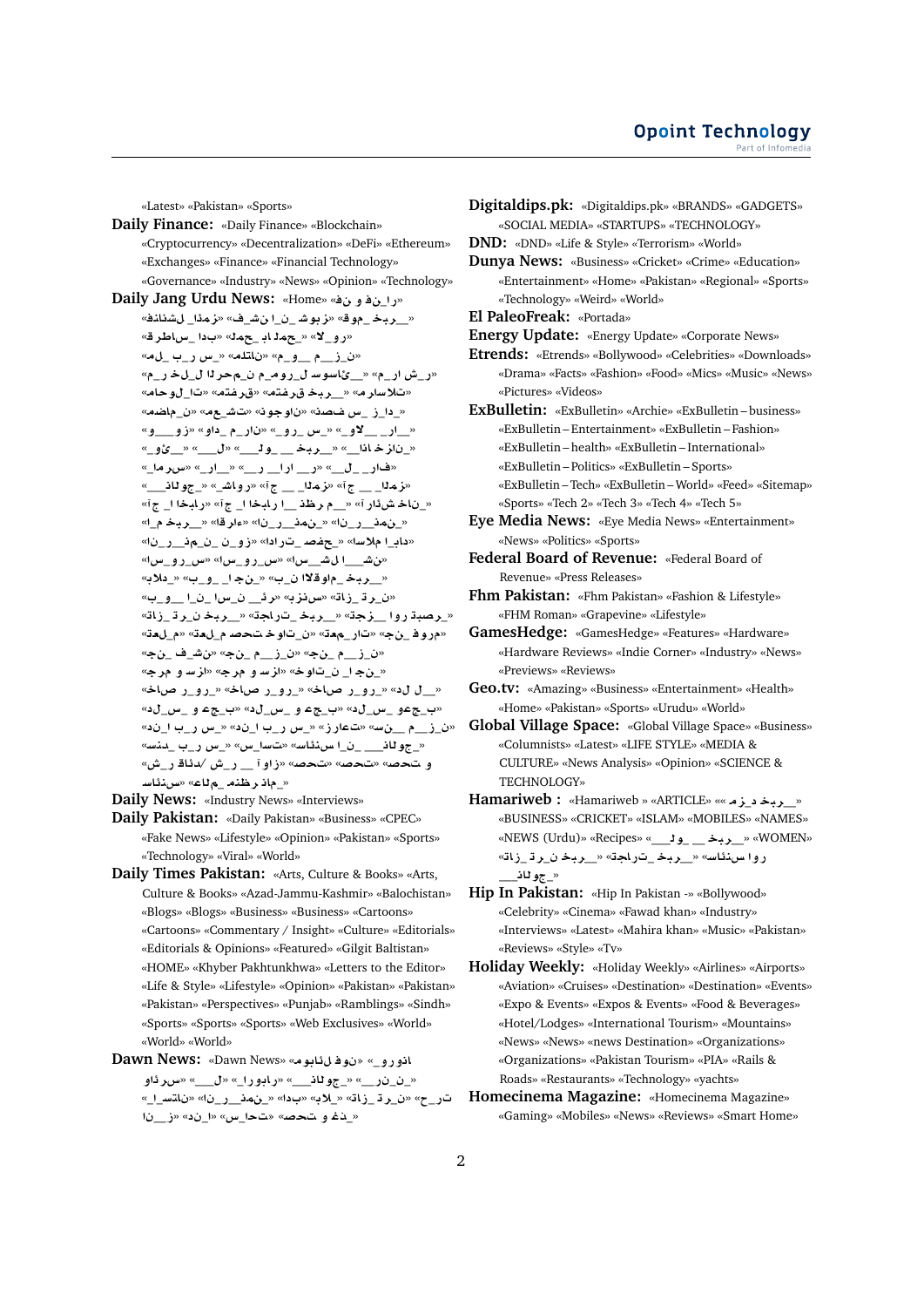«Tips and advice»

**Hum News :** «Hum News» «\_**J** » «\_**¤C¤A**» «\_\_\_» «\_\_\_**Aw**\_» «\_\_ \_**x** \_» «\_\_**FtA** » «\_**C**\_\_**m**\_» «**AE**\_ **r**\_» «**`**\_» «\_» «**}** »

**ICT Innovations:** «Home»

- **INCPak:** «INCPak» «Automotive» «Azad Kashmir» «Balochistan» «Business» «Education» «Entertainment» «Gilgit Baltistan» «Health» «Islamabad» «Khyber Pakhtunkhwa» «More» «National» «Punjab» «Sindh» «Sports» «Tech» «World»
- **Jasarat:** «Jasarat» «**AF mA**» «\_\_\_» «\_**J**\_**C**» «\_\_ ج آ» «رواش\_» «ناتس\_ا\_» «بـاجذ\_» «\_رو\_سI \_ا\_» «ناتستلد «ر\_رو\_ر فا\_س» «داب\_ا ملاسه» «م1ا\_ و\_\_راده» «رابخا ا\_ «**lw**\_**FtA** » «**®**\_» «**AE**\_ **r**\_» «**AC**/ **}n`** » «**`**\_**,**  $\mu$ ه حاد\_و اج» «\_بار ڌ نهحر لا د\_و اج» «ن\_تاو خـ سـ*ُحص* **A** » «\_ **C**\_**A** » «\_**r** \_**tww**» «\_**x**\_ **¤**\_» «\_جو ثان\_\_\_/ س. نظاسه» «ر\_\_س» «\_بنسه» «\_\_ن\_ل وار» «را\_ب فـراع» «\_\_ربـخـ \_مiلع» «\_قورافـزاونـ*ـ*اش»

**JS Group:** «Home» «News»

- **Karachista:** «Karachista» «Beauty» «Bollywood» «Books» «Bridal Fashion» «Celebrities» «Couture» «Entertainment» «Fashion» «Fashion Week» «Features» «Films» «Food» «Highstreet» «House & Garden» «Insider's Guide» «Lifestyle» «Pakistani Pret» «Parenting» «Shopping» «Theatre» «Trends» «TV» «Wellbeing» «What's On»
- **Khabrain:** «Khabrain» «\_**Jn**» «\_**mz**» «\_**rx**» «\_**C** \_**Jn**» «\_**x**\_ **¤** \_» «**x**\_**¤C**\_**x**» «**FA¶nH ¤** \_\_\_**Aw**\_» «**Jwz**» «**}** »

**Latest Pakistan News**

- **Mashion:** «Mashion» «Beauty» «Career» «Culture» «Fashion» «Food» «Lifestyle» «Quizzes» «Wellness»
- **Mashriq TV & Newspaper:** «Mashriq TV & Newspaper» «\_\_ **br**\_\_» «\_\_ **br**\_\_» «\_\_ **¤**\_ **¯¶** \_» «\_**JA¤C**» «\_**JA¤C**» « **C**\_\_ / **JdC**\_» « **C**\_\_ / **JdC**\_» «**C ¤ ®**\_» «**R®**» «**R®**» «\_» «\_» «\_\_» «\_\_» \_دشــم ضه «انورو\_ / تحصه «انورو\_ / تحصه «تحصه **bA¶**\_ **®**\_ **A**» «**R Jd**\_ **bA¶**\_ **®**\_ **A**»
- **MediaLine Pakistan:** «Home»
- **Ministry of Foreign Affairs Pakistan:** «Ministry of Foreign Affairs Pakistan Home»

**Mobile phone.pk**

- **Mobilesjin.com:** «Mobilesjin.com» «Brands» «News» «Reviews» «Videos»
- **Naibaat:** «Naibaat» «\_\_**E**\_» «**mA**\_\_ **br**\_\_» «**¤**\_\_\_**¤E**» «\_\_\_» «\_» «\_\_**FtA** » «\_ \_\_\_**C**» «**®**\_**E**» «**zH**» «**OwQ**\_ \_\_**CE**» «\_**x**\_ **¤** \_» «**FA¶nH ¤C** «\_\_ربخ\_م<mark>لاع» «م\_لeة و تحصه» «زبوشه «\_جولل</mark>ف

**Nasdaq News Feed:** «Nasdaq News Feed» «Technology» **National Assembly of Pakistan:** «Home» «News» **Nawaiwaqt:** «Nawaiwaqt» «**w**\_» «**¯**\_**¤C**» «**ltA** » «\_\_\_»

«ح\_رغة» «\_م|وقلاً أن\_ب» «داباً ملاساً» «\_\_ار\_» «رابو رأ\_» «**AE**\_ **r**\_» «**r ¤ Fz**» «\_**x**\_ **¤** \_» **nayabloves.com**

#### **netmag**

- **New Flyer International:** «New Flyer International» «AIRLINE» «airline» «airline» «airline» «E-MAGAZINE» «HOTEL» «Hotel» «Hotel» «LATEST NEWS» «NEWS FEED» «Newsfeed» «Newsfeed» «Newsfeed» «Newsfeed» «Newsfeed» «Newsfeed» «Newsfeed» «Newsfeed» «Newsfeed» «Newsfeed» «Newsfeed» «Newsfeed» «Newsfeed» «Newsfeed» «Newsfeed» «Newsfeed» «TOURISM» «WRITE-UP»
- **Newsline Magazine:** «Newsline Magazine» «Art Line» «Bookmark» «Cinema» «Cover Story» «Economy» «Media» «Music» «Newsbeat Natio» «Newsliners» «People» «Profile» «Speaker's Corn» «Special Report» «Viewpoint»
- **Newsweek Pakistan:** «Newsweek Pakistan» «Business» «Culture» «Elections 2013» «Features» «Last Word» «Latest News» «Opinion» «Scope»
- **Nxszxzl:** «Nxszxzl» «Business» «Entertainment» «Health» «National» «Sports» «Tech» «World»
- **Ok! Pakistan :** «Ok! Pakistan» «Beauty» «Celebrity» «Events» «Fashion» «Fashionista» «International Interviews» «Interviews» «Lifestyle & Culture» «Local Interview»
- **Oyeyeah.com:** «Oyeyeah.com» «Blogs» «Celebrity» «Drama Reviews» «Entertainment News» «Entertainment News» «Fashion» «Films» «Hollywood News» «LifeStyle» «Sports» «Technology»
- **Pakistan Christian Post:** «Home»
- **Pakistan Cricket Board:** «Home»
- **Pakistan Dawn:** «Balochistan» «Blogs» «Business» «Celebrity» «Home» «In Depth» «KP & FATA» «Latest News» «Magazines» «Multimedia» «newspaper» «Opinion» «Pakistan» «Popular» «Punjab» «Sci-Tech» «Sindh» «Sport» «World» «World»
- **Pakistan in Vogue**
- **Pakistan News Express:** «Business & Finance» «Entertainment» «General» «Other Language» «Others» «Press Release» «Technology» «Travel & Leisure» «Urdu»
- **Pakistan News Index:** «General» «Key Issues» «Legal Matters» «Lifestyle» «Press Release» «Science» «Self Care» «Sports» «Trading»
- **Pakistan News Releases:** «Board Meetings» «Business & Finance» «Dividends» «Elections / Appointments» «Energy & Power» «Entertainment» «Fashion» «Financial Results» «Food & Beverage» «General» «Government Institutions» «High Tech» «Home» «Material Information» «Medical/Health Care» «Sport» «Stock Exchange Announcements» «Trade & Shipping» «Travel & Leisure»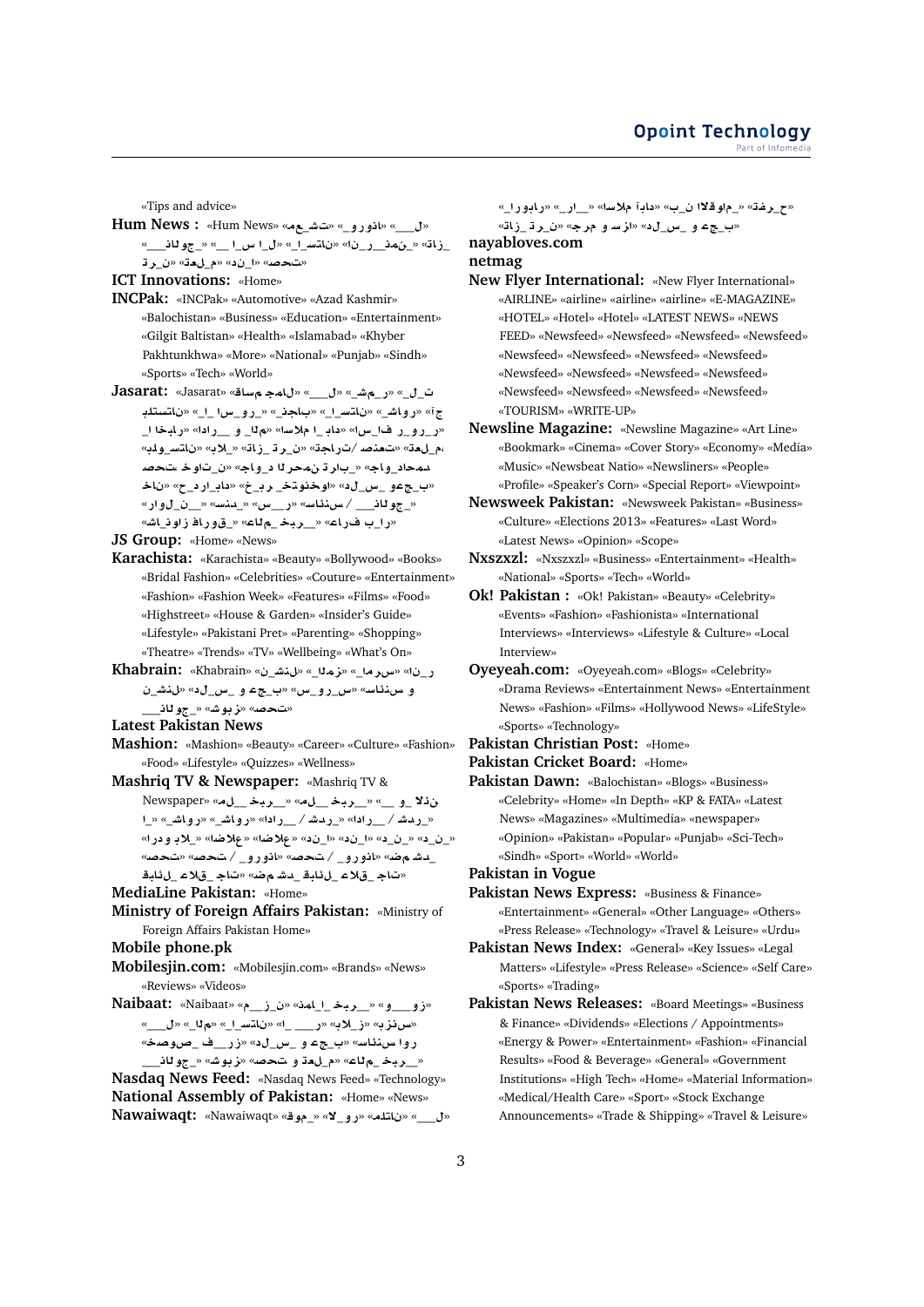«Urdu»

- **Pakistan Observer:** «Article» «Articles204» «Business» «Business» «Business» «Business352» «Cpec» «Health» «Home» «International» «Islamabad» «Islamabad292» «Islamic» «Karachi» «Karachi151» «Kashmir» «Lahore» «Lahore165» «Opinion» «Pakistan» «Pakistan357» «RSS» «Sports» «Top news» «Top news382»
- **Pakistan People's Party:** «Home»
- **Pakistan Point:** «Pakistan Point» «news» «news» « **Jtw**» « \_\_ ئارسه « \_ دنسه « \_ ولمه «هيبر مثله»
- **Pakistan Press International:** «Home»
- **Pakistan Press Release Point and Services:** «Pakistan Press Release Point and Services» «District» «Entertainment» «General» «Human Rights» «Medical» «Pakistan» «Press Releases» «Quetta» «Sports»
- **Pakistan Times**
- **Pakistan Today:** «Business» «City» «Comment» «Entertainment» «Foreign» «Home» «National» «Sports»
- **PakistanCompanyNews:** «PakistanCompanyNews» «Business» «Education» «Entertainment» «General» «Medical» «Politics» «Press Release» «Sport»
- **Pakistani Fashion & Entertainment News:** «Pakistani Fashion & Entertainment News» «Celebrites» «Dramas» «Entertainment» «Fashion» «Life/Health» «News» «Rendezvous» «Reviews»
- **PakTribune:** «Business» «Health» «Home» «Sports» «Top News» «Tribune Cornor»
- **Pakwired.com:** «Pakwired.com» «Freelancing 101» «How-To» «Life» «News» «Social Media» «Telecom»
- **Parhlo.com:** «Parhlo.com» «18+» «Celebrities & Glamour» «Global Changemakers» «International» «Just Desi Things» «Life» «Pakistan» «Relationships» «Travel» «Your Voice»
- **PhoneWorld:** «PhoneWorld» «APPearance» «Apps» «Business» «Devices» «Events» «Inside Inventions» «Interviews» «IT & Telecom Updates» «Market Insight» «Others» «Packages & Offers» «Reviews» «Short Clips» «Smartphone Tips and Tricks» «Take a Look Around» «Tech» «Tech Mix» «Telecom» «Top 5» «TVC Reviews»

## **Pk.dental-tribune.com**

**Press Information Department:** «Press Releases»

- **Pro Pakistani:** «Pro Pakistani» «Auto» «Aviation»
	- «Business» «Career» «Education» «Life» «PSL 2018» «Sports» «Tech and Telecom»
- **Pulse International:** «Pulse International» «Main News» «Off The Records»

# **Punjab Police**

**Qaumi Awaz:** «Qaumi Awaz» «Column» «Education-Career» «Film-Theatre» «International» «Literature» «News» «Press-Release»

«Science-Technology» «Sports» «**z**\_\_\_\_\_\_»

- **Radio Pakistan:** «AJK» «BALOCHISTAN» «Entertainment» «GILGIT BALTISTAN» «Home» «Interview» «KHYBER PAKHTUNKHWA» «Music» «PUNJAB» «Religious Programs» «SINDH» «Special Audience Programs» «Special Days and Events» «Sports» «World»
- **Rava.pk:** «Rava.pk» «Budget and Economy» «Business» «Entertainment» «Indo-Pak Tension» «International» «Latest News» «Naya Pakistan» «New Zealand Terrorism» «Sports» «Technology»
- **Roznama Dunya:** «Roznama Dunya» «News Archive» «\_**} A** » «**¯**\_**¤C**» «**ltA** » «\_\_\_**w**\_ \_\_\_» «\_**C¤AC** \_\_\_» «\_**C**\_\_» «\_**¤rw**\_» « \_\_ \_**mz**» « \_ **bAC**» «\_**C**\_\_**m**\_ / **Jwz** \_\_\_» «**F® A** » «**AE**\_ **r**\_» «**r ¤ Fz** \_\_\_» «\_\_**C**\_ \_\_» «**Fr**\_**¤** \_» «ا ن**د سؤا**حم»
- **Run Way Pakistan:** «Run Way Pakistan» «Beauty» «Entertainment» «Fashion» «featured» «Health & Fitness» «Latest» «News» «Sports»
- **Sadiyazhar:** «Sadiyazhar» «Beauty» «Books» «Brands & Marketing» «Events» «Eye candy» «Fashion» «Food» «Lifestyle» «Movies» «Technology» «Thoughts & Views» «Unsorted posts»
- **Samaa:** «Home» «Pakistan» «\_**J** » «**¤**\_\_\_**¤**» «تحصه «ن\_ر ڌ\_زاڌ» «\_م|و قلاا ن\_ب» «\_نمذ\_\_ ر\_ن\_ا»

**Secret Closet**

- **Senate of Pakistan:** «Home» «Press Release» **Siddy Says**
- **Springmediabubble.com**
- **State Bank of Pakistan:** «Home» «Press Release»
- **Stateviews:** «Stateviews» «» «\_\_ \_\_\_» «**nL**\_ \_ **®**» «**z**\_\_\_\_\_\_» «**z**\_\_\_\_\_\_» «**z**\_\_\_\_\_\_» «**z**\_ \_\_\_\_\_» «**z**\_\_\_\_\_\_» «**z**\_\_\_\_\_\_» «**¤**\_\_\_**¤E**» «\_\_\_» «باجذ\_» «\_جو 1 ان\_\_\_» «ناتستلڊ ت\_ل\_» «را\_ن مi1\_» «مi1\_» «\_\_**FtA** » «**¹**\_ **x**\_ **x**\_ **¤C**\_ \_\_» «**C**\_**¹**\_**¤**» «**¤¤Cx**\_**E**» \_ومج» «\_لاب» «ناتس\_ولب» «تارا\_تشا» «تمو\_ح داز\_ا» \_**J**\_**C**» «\_**r** \_**tww**» «\_**x**\_ **¤** \_» «\_» «**Fnd**\_» «**x**\_ \_\_\_» «**x**\_\_**E rlz**» «**Fr**\_**C**\_ **J** \_**C**» «\_ربخ\_ئاقلاع» «تحصه «ل9] \_جفصه «زبوشه
- **SUCH TV:** «SUCH TV» «Balochistan» «Business» «Coronavirus» «General» «Gilgit Baltistan» «Jammu & Kashmir» «KP & FATA» «Punjab» «Sci-Tech» «Sindh» «Sports» «World»

## **Sunday**

**Synergyzer:** «Synergyzer» «Ad Tracking» «Agencies» «Audience Measurement» «Brands» «Digital» «Education & Social Development» «Executive Doodle» «FMCG» «Innovation & Technology» «Insights» «Lifestyle» «Marketing» «Media» «Media Marketing» «More. . . » «See It Be It Pakistan» «Thought Leaders» «Top Brass»